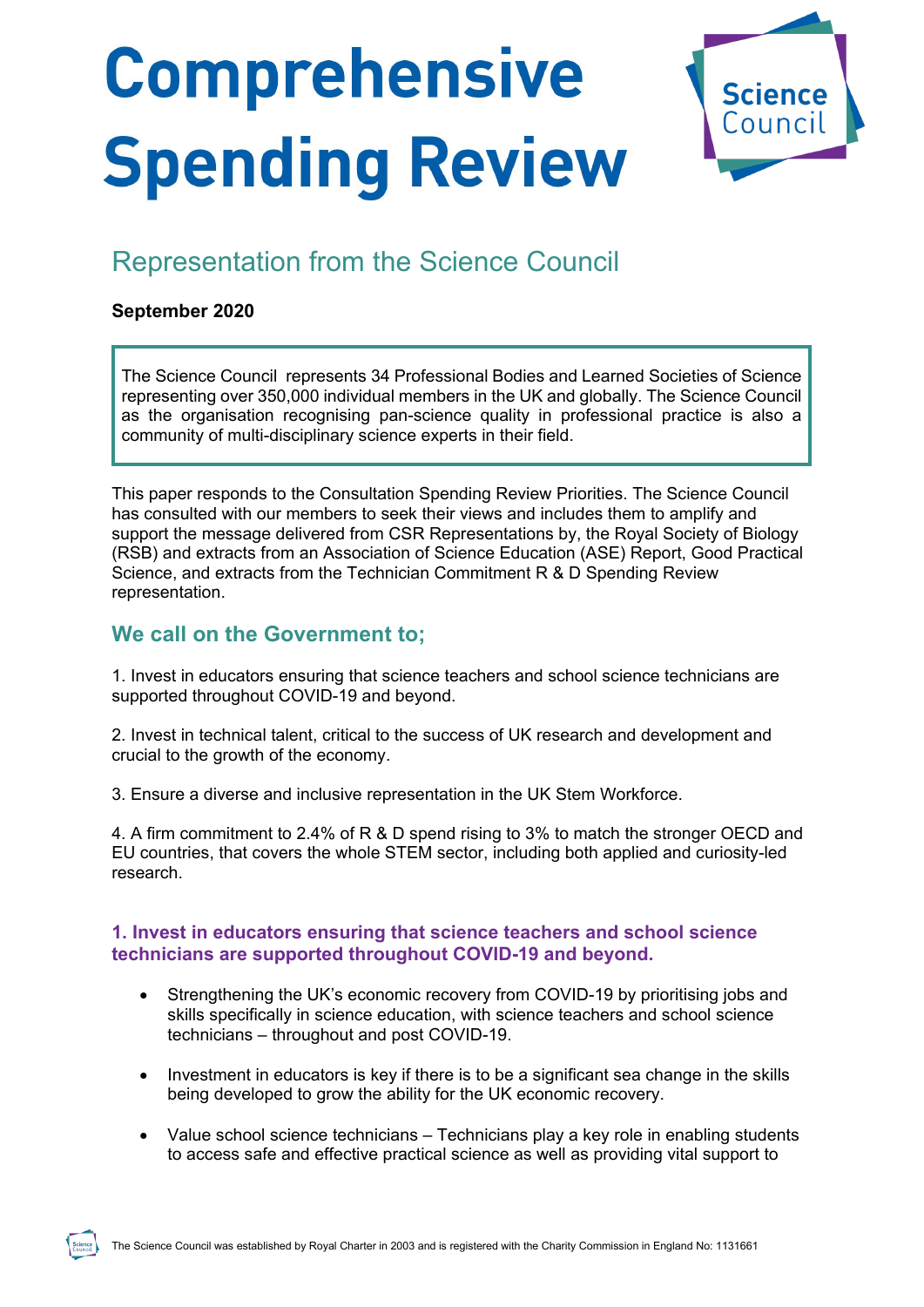science teachers. As with teachers, technicians will need access to high quality professional development opportunities.

• Increase access to high quality continuing professional development for teachers in the effective use of demonstrations, simulations and video clips in practical science, alongside student activities, particularly for new and inexperienced teachers who have had little exposure to practical science teaching. Recent professional development activities provided by ASE and others have shown that many of these can be successfully delivered online, avoiding the need for unnecessary travel and face-to-face meetings during the current pandemic.

#### Reference;

[https://www.ase.org.uk/sites/default/files/GoodPracSci%20-](https://www.ase.org.uk/sites/default/files/GoodPracSci%20-%20Benchmarks%203.0.pdf) [%20Benchmarks%203.0.pdf](https://www.ase.org.uk/sites/default/files/GoodPracSci%20-%20Benchmarks%203.0.pdf)

#### **2. Invest in Technical Talent**

Technicians are fundamental to the economic recovery from COVID -19, but despite their critical contributions, technical roles and careers they have experienced a lack of visibility and recognition and their contribution is rarely celebrated.

The Technicians Commitment is working to increase visibility, recognition, career development, and sustainability of technical skills, roles and careers in HEI's and Research **Institutes** 

Currently, over 1.5 million technicians are employed in the UK. The majority of these technicians are employed in engineering roles but there are also significant numbers working in science, health and technology. However, an aging workforce means that 50,000 of our best technicians are retiring every year, and forecasts show we will need as many as 700,000 more technicians in the next decade to meet demand from employers. Reference;<https://www.gatsby.org.uk/education/focus-areas/stem-skills-in-the-workforce>

COVID-19 has shone a light on the crucial role of researchers and technicians who support them. Indeed, technicians are essential to all sections of the UK economy.

We believe that inspiring the next generation of technical role-holders, a vitally important but often overlooked component of successful R&D, may be one of the greatest challenges to overcome within the proposed R&D Vision.

Reference; Technician Commitment R&D Roadmap Consultation Response [https://www.technicians.org.uk/research-and-development-roadmap-the-technician](https://www.technicians.org.uk/research-and-development-roadmap-the-technician-commitment-response)[commitment-response](https://www.technicians.org.uk/research-and-development-roadmap-the-technician-commitment-response)

#### **3. Ensure a diverse and inclusive representation in the UK STEM workforce**

a) The Science Council through it members an licensed bodies promotes professional registration and continuing professional development through its professional registers aiming to drive up skills and professional standards across the workforce.

#### *Extracted and in support of the representation by the Royal Society of Biology*

Attracting and retaining skilled individuals at all levels and from diverse backgrounds is important. Achieving this will involve addressing and acknowledging elements of the research culture that present barriers or create a negative work environment (see <https://welcome.ac.uk/what-we-do/our-work/research-culture> )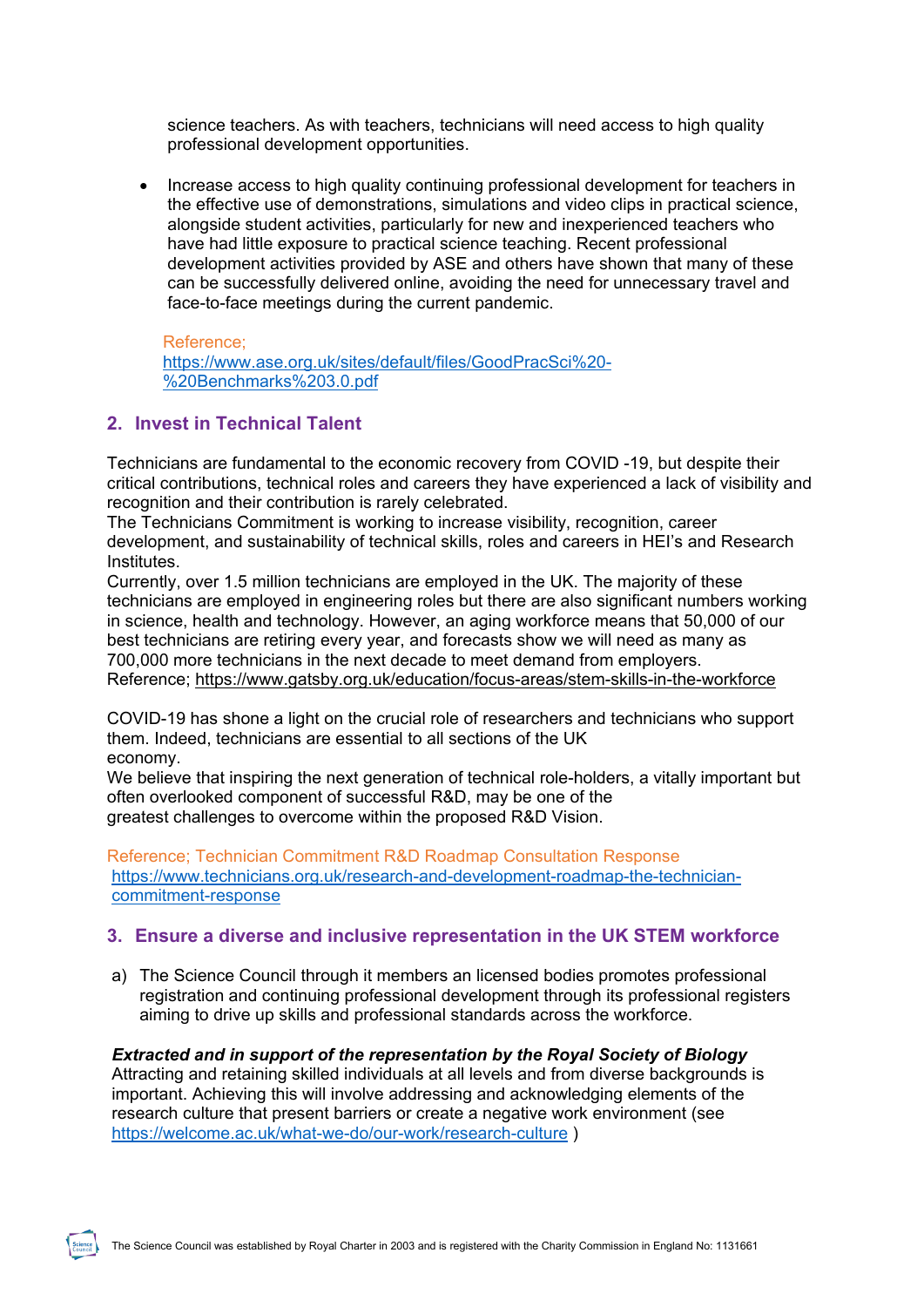The COVID pandemic has had enormous impacts on universities, charities and other organisations in the research ecosystem, which threatens to set back the goal of increasing the UK's scientific output. We are especially concerned about the harms to the skills base that would result from the loss of charities, societies and other organisations that provide training and support to specialist research personnel in many areas, and whose existence is imperilled by the present economic disruption. The crisis of the pandemic has, however, produced flexibility in funding structures, processes and policies, along with the evolution of new collaborative ways of working that will be useful to apply to further areas of research. These points were made in discussion between representatives of Benevolent AI, BioIndustry Association and Cancer Research UK at a recent RSB panel event.<sup>[1](#page-2-0)</sup>

<sup>1</sup> Royal Society of Biology, 2020. RSB Policy Lates looks at the positives and negatives for research in 'the COVID era'. [https://www.rsb.org.uk/news/14](https://www.rsb.org.uk/news/14-news/2416-rsb-policy-lates-looks-at-the-positives-and-negatives-for-research-in-the-covid-era) [news/2416-rsb-policy-lates-looks-at-the-positives-and-negatives-for-research-in-the](https://www.rsb.org.uk/news/14-news/2416-rsb-policy-lates-looks-at-the-positives-and-negatives-for-research-in-the-covid-era)[covid-era](https://www.rsb.org.uk/news/14-news/2416-rsb-policy-lates-looks-at-the-positives-and-negatives-for-research-in-the-covid-era)

*The above extract is from the Royal Society of Biology 2020 Comprehensive Spending Review submission.*

# **b) Ensuring Equal Opportunity to Access Learning**

With educators being encouraged to integrate more technology into learning, it is essential that there is a commitment across the educational sector that ensures funding to those learners who do not have access to sufficient IT equipment. The lack of equipment could result in less opportunity for learning, growth and social mobility and result in increased inequality.

With current initiatives to drive forward online learning, it is imperative that the approach and commitment is full and broad, encompassing:

- Support to develop educators across the sectors to utilise the potential of online learning.
- Funding for education and learning establishments to implement learning platforms and raise digital literacy skills of their learners.
- Funding for individuals where inequality of access is evident.

# **c) Under Representation in disability**

<span id="page-2-0"></span> $\overline{a}$ 

Although we highlight the under representation in particular of disability, it is within the context of the need to ensure inclusivity of all under represented groups including, for example, different ethnicities and other protected characteristics <https://www.gov.uk/discrimination-your-rights> , and people from low income backgrounds.

We recommend a clear spending commitment to address under-representation of disability in STEM in the form of a campaign to promote STEM careers to disabled people, and to support workplace adjustments in public sector settings.

There is a need also for public (and private) support for the work of UKRI, Wellcome, and other science funders including the organisational members of the Science Council and the Science Council itself, which all contribute to ongoing research, initiatives and impact measurement to increase awareness and address diverse representation through inclusivity in STEM – for those working and studying.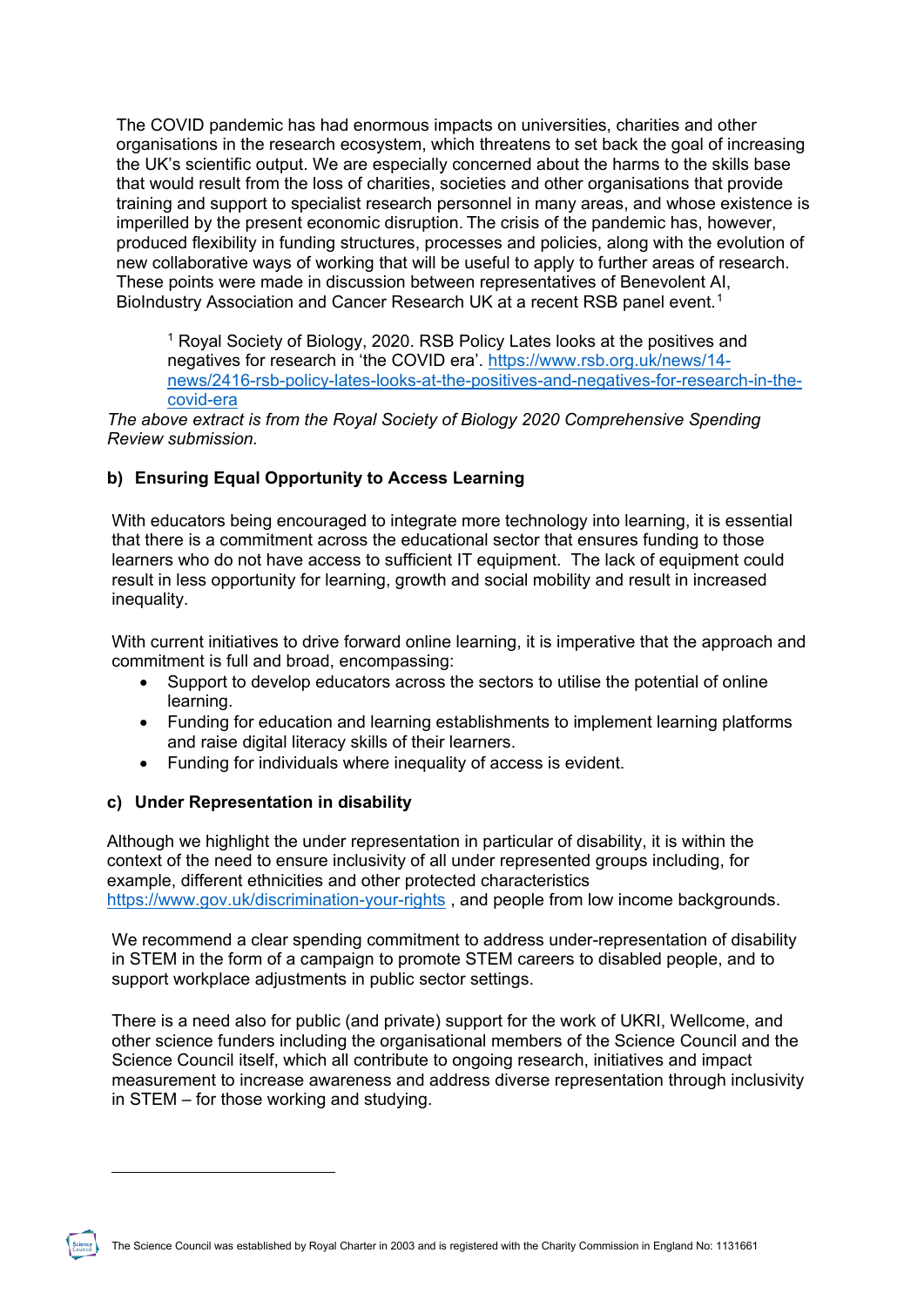# **4. A firm commitment to 2.4% of R & D spend rising to 3% to match the stronger OECD and EU countries, that covers the whole STEM sector, including both applied and curiosity-led research.**

- COVID-19 provides an opportunity to shape a national and global recovery from the pandemic in a way that supports the response to climate change and other environmental threats.
- Embed some of the positive aspects of the behavioural changes that we have been forced to adopt, such as greater use of virtual communication platforms.
- Re-boot the global economy by stimulating growth in clean technologies and by promoting resilient, sustainable infrastructure.
- Provide the education and training needed to support the sustainable jobs of the future.
- Associate fully to Horizon Europe to preserve and enhance international collaborations and the many reciprocal benefits they bring to both the UK and the European Union.

# **Science Council Members**

Association for Clinical Biochemistry and Laboratory Medicine Association of Neurophysiological Scientists Association for Science Education British Association of Sport and Exercise Science British Psychological Society British Society of Soil Scientists Chartered Institution of Water and Environmental Management College of Podiatry Geological Society of London Institute of Biomedical Science Institute of Corrosion Institute of Food Science and Technology Institute of Marine Engineering, Science and Technology Institute of Materials, Minerals and Mining Institute of Mathematics and its Applications Institute of Measurement and Control Institute of Physics and Engineering in Medicine Institute of Physics Institute of Science and Technology Institute of Water Institution of Chemical Engineers Institution of Environmental Sciences London Mathematical Society Nuclear Institute Oil and Colour Chemists' Association Operational Research Society Physiological Society Royal Astronomical Society Royal Meteorological Society Royal Society of Chemistry Society of Biology Society of Dyers & Colourists The Organisation for Professionals in Regulatory Affairs Association for Simulated Practice in Healthcare

# **Jane Banks, External Relationships Manager, Science Council**